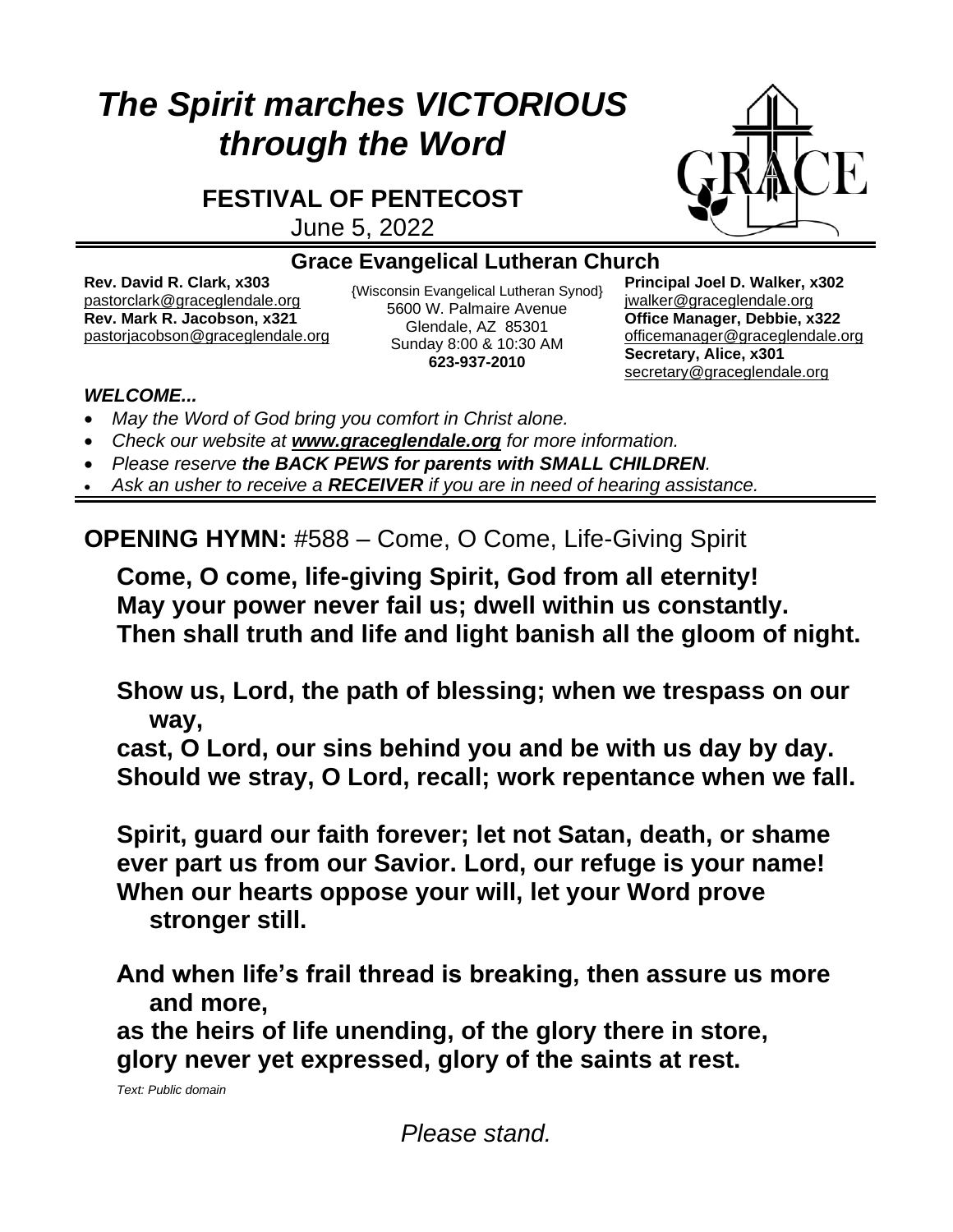In the name of the Father and of the Son  $\dagger$  and of the Holy Spirit **Amen.**

# **CONFESSION:** ............................................................................. p. 188

- If we claim to be without sin, we deceive ourselves and the truth is not in us.
- **If we confess our sins, God is faithful and just and will forgive us our sins and purify us from all unrighteousness.**

Let us confess our sins to the Lord.

**Holy God, gracious Father, I am sinful by nature and have sinned against you in my thoughts, words, and actions. I have not loved you with my whole heart; I have not loved others as I should. I deserve your punishment both now and forever. But Jesus, my Savior, paid for my sins with his innocent suffering and death. Trusting in him, I pray: God, have mercy on me, a sinner.**

# *Silence for meditation and reflection*

Our gracious Father in heaven has been merciful to us. He sent his only Son, Jesus Christ, who gave his life as the atoning sacrifice for the sins of the whole world. Therefore, as a called servant of Christ and by his authority, I forgive you all your sins in the name of the Father and of the  $\pm$  Son and of the Holy Spirit.

#### **Amen.**

# **LORD, HAVE MERCY:**.................................................................. p.190

In peace let us pray to the Lord. **Lord, have mercy.**

For the peace from above and for our salvation, let us pray to the Lord.

### **Lord, have mercy.**

For the peace of the whole world, for the well-being of the Church of God, and for the unity of all, let us pray to the Lord.

**Lord, have mercy.**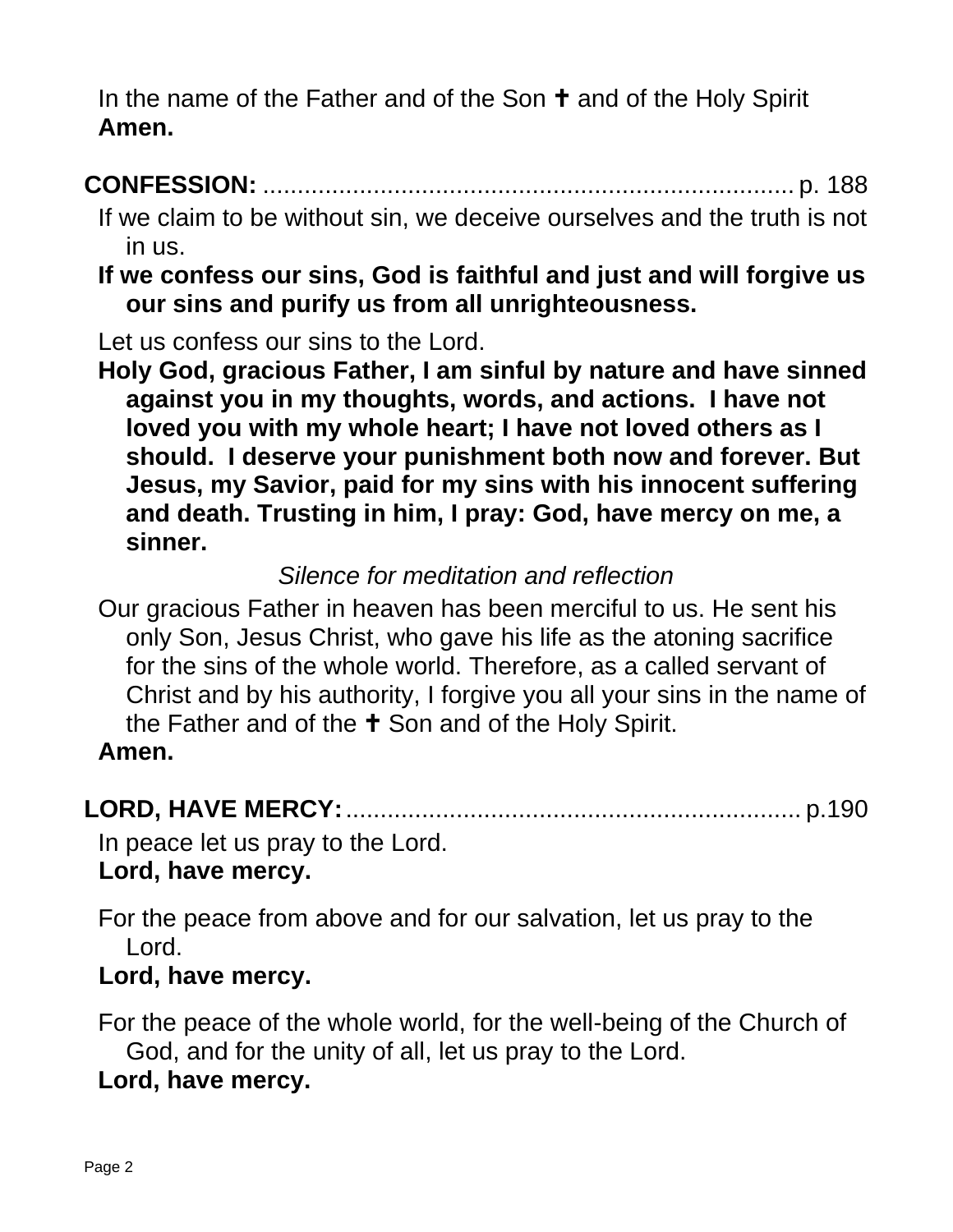For this holy house and for all who offer here their worship and praise, let us pray to the Lord.

### **Lord, have mercy.**

Help, save, comfort, and defend us, gracious Lord. **Amen.**

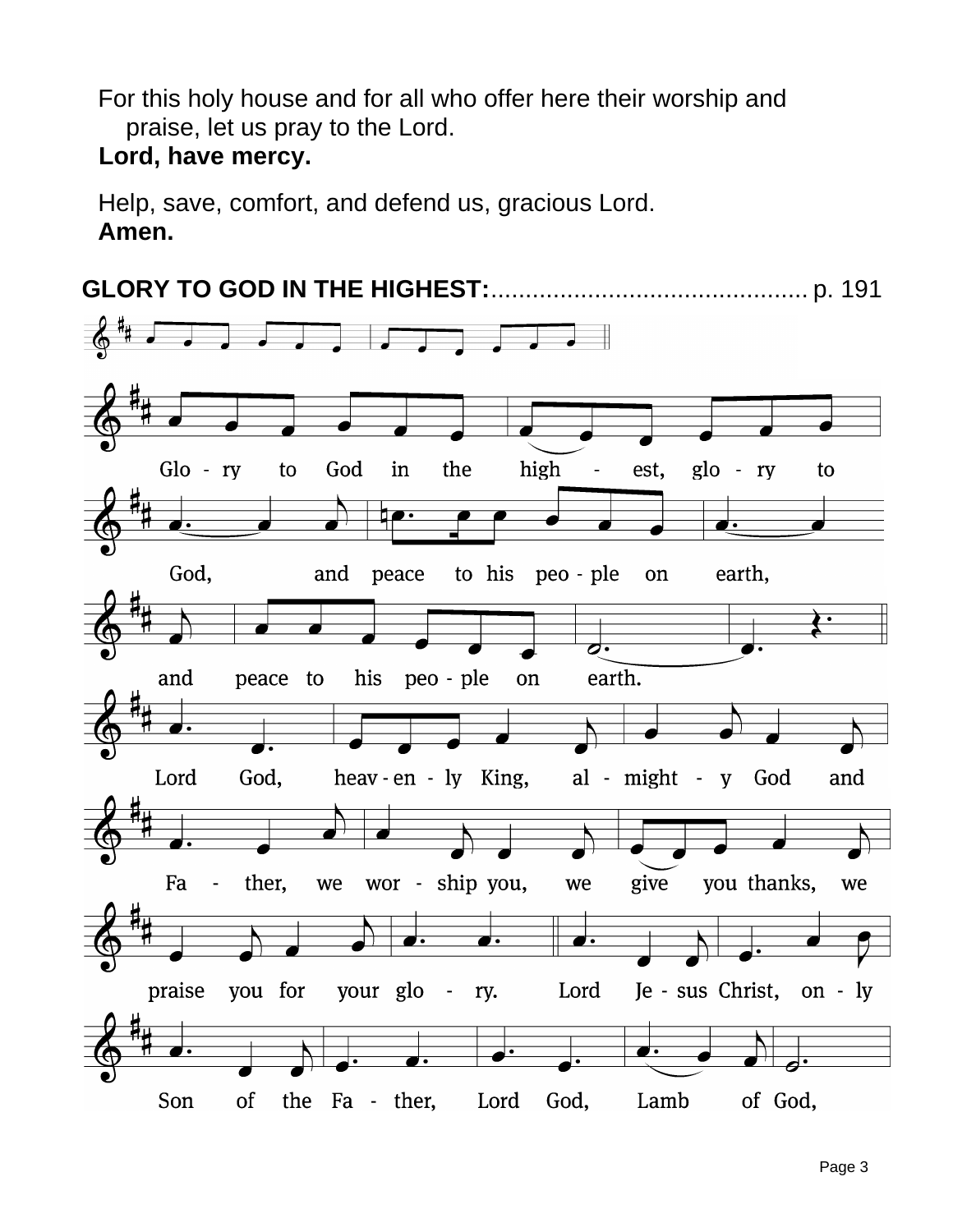

*Tune: © 2010, 2021 GFTSMUSIC Publishing Company, Inc., admin. Music Services. Used by permission: OneLicense no. 705990*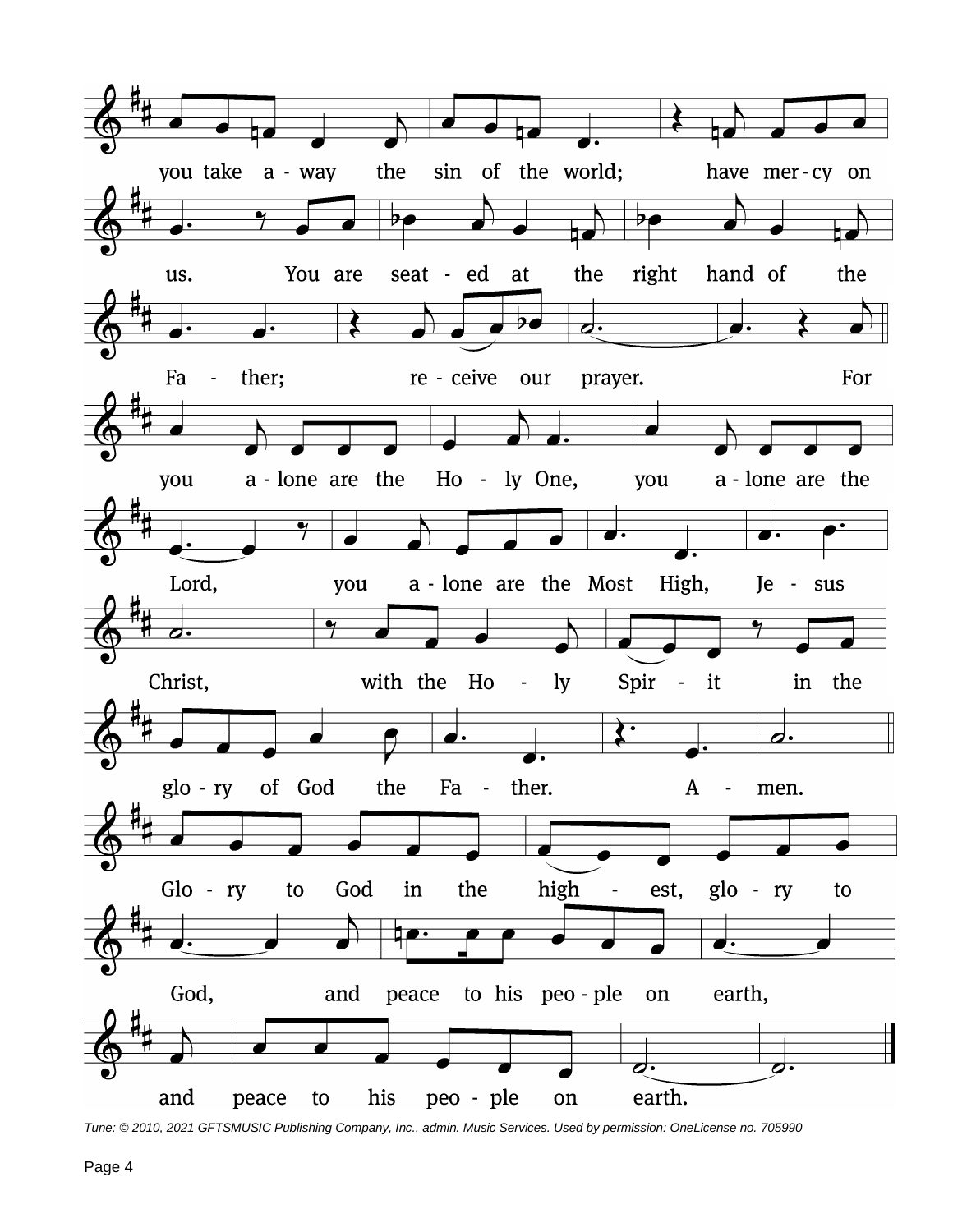# **PRAYER OF THE DAY**

Let us pray.

Holy Spirit, God and Lord, come to us this joyful day with your sevenfold gift of grace. Rekindle in our hearts the holy fire of your love that in a true and living faith we may tell abroad the glory of our Savior, Jesus Christ, who lives and reigns with you and the Father, one God, now and forever.

#### **Amen.**

# *Please be seated.*

**FIRST READING: Sinful pride confused language.** Genesis 11:1-9 <sup>1</sup>Now the whole world had one language and a common speech.  $2$ As people moved eastward, they found a plain in Shinar and settled there. <sup>3</sup>They said to each other, "Come, let's make bricks and bake them thoroughly." They used brick instead of stone, and tar for mortar. <sup>4</sup>Then they said, "Come, let us build ourselves a city, with a tower that reaches to the heavens, so that we may make a name for ourselves; otherwise we will be scattered over the face of the whole earth." <sup>5</sup>But the LORD came down to see the city and the tower the people were building. <sup>6</sup>The LORD said, "If as one people speaking the same language they have begun to do this, then nothing they plan to do will be impossible for them. <sup>7</sup>Come, let us go down and confuse their language so they will not understand each other." <sup>8</sup>So the LORD scattered them from there over all the earth, and they stopped building the city.  $9$ That is why it was called Babel because there the LORD confused the language of the whole world. From there the LORD scattered them over the face of the whole earth.

The Word of the Lord **Thanks be to God.**

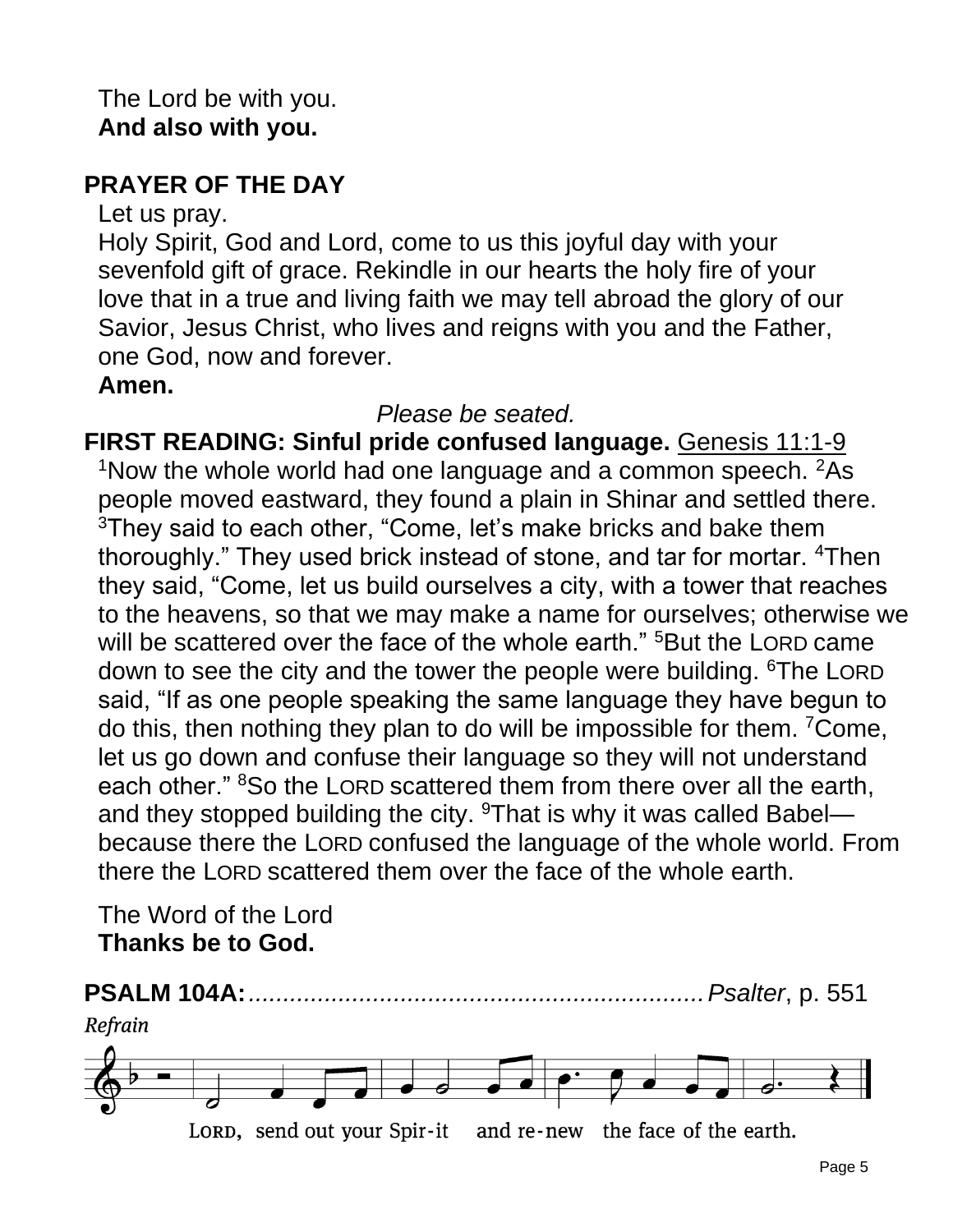

In wisdom you **/** made them all. All creatures **/** look to you to give them their food at the **/** proper time. When you give it to them, they gather **/** it up; when you open your hand, they are satisfied **/** with good things.

# *Refrain*

May the glory of the LORD endure for- **/** ever; may the LORD rejoice **/** in his works he makes winds his **/** messengers, flames of fire his **/** servants. I will sing to the LORD **/** all my life; I will sing praise to my God as long **/** as I live.

## **Glory be to the Father and / to the Son and to the Holy / Spirit, as it was in the be- / ginning, is now, and will be forever. / Amen.**

### *Refrain*

*Text: © 1980 Arlo D. Duba. Used by permission: OneLicense no. 705990. Tune: © 1981 Richard T. Proulx. Used by permission: OneLicense no. 705990. Setting: © 2011 Faith Alive Christian Resources. Used by permission: License no. 130000317.*

# **SECOND READING: God used many languages to spread the**

gospel. Acts 2:1-21 <sup>1</sup>When the day of Pentecost came, they were all together in one place. <sup>2</sup>Suddenly a sound like the blowing of a violent wind came from heaven and filled the whole house where they were sitting. <sup>3</sup>They saw what seemed to be tongues of fire that separated and came to rest on each of them. <sup>4</sup>All of them were filled with the Holy Spirit and began to speak in other tongues as the Spirit enabled them. <sup>5</sup>Now there were staying in Jerusalem God-fearing Jews from every nation under heaven. <sup>6</sup>When they heard this sound, a crowd came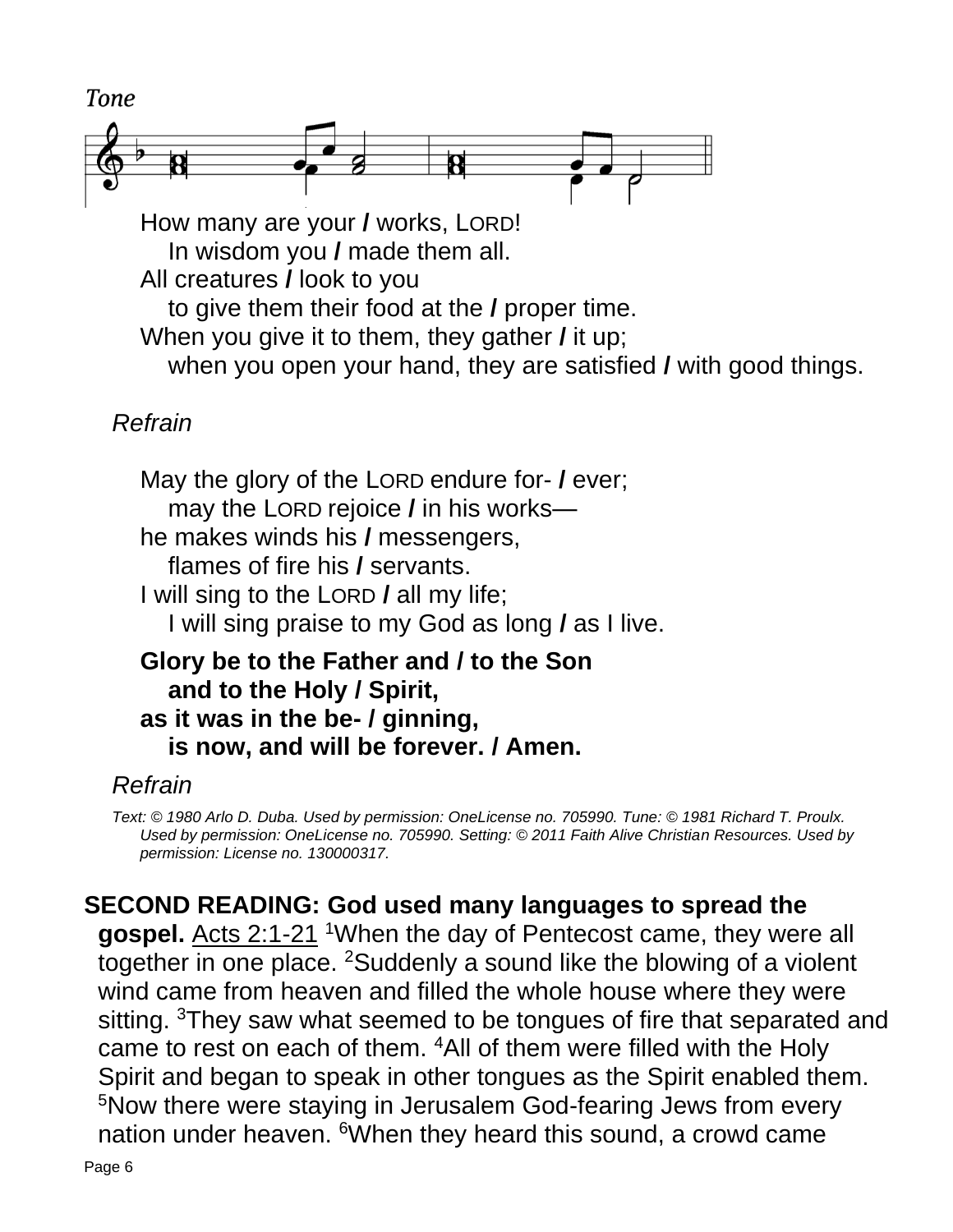together in bewilderment, because each one heard their own language being spoken. <sup>7</sup>Utterly amazed, they asked: "Aren't all these who are speaking Galileans? <sup>8</sup>Then how is it that each of us hears them in our native language? <sup>9</sup>Parthians, Medes and Elamites; residents of Mesopotamia, Judea and Cappadocia, Pontus and Asia, <sup>10</sup>Phrygia and Pamphylia, Egypt and the parts of Libya near Cyrene; visitors from Rome <sup>11</sup>(both Jews and converts to Judaism); Cretans and Arabs—we hear them declaring the wonders of God in our own tongues!" <sup>12</sup>Amazed and perplexed, they asked one another, "What does this mean?" <sup>13</sup>Some, however, made fun of them and said, "They have had too much wine." <sup>14</sup>Then Peter stood up with the Eleven, raised his voice and addressed the crowd: "Fellow Jews and all of you who live in Jerusalem, let me explain this to you; listen carefully to what I say. <sup>15</sup>These people are not drunk, as you suppose. It's only nine in the morning! <sup>16</sup>No, this is what was spoken by the prophet Joel: <sup>17</sup> the last days, God says, I will pour out my Spirit on all people. Your sons and daughters will prophesy, your young men will see visions, your old men will dream dreams. <sup>18</sup>Even on my servants, both men and women, I will pour out my Spirit in those days, and they will prophesy. <sup>19</sup>I will show wonders in the heavens above and signs on the earth below, blood and fire and billows of smoke. <sup>20</sup>The sun will be turned to darkness and the moon to blood before the coming of the great and glorious day of the Lord. <sup>21</sup> And everyone who calls on the name of the Lord will be saved.'

The Word of the Lord **Thanks be to God.**

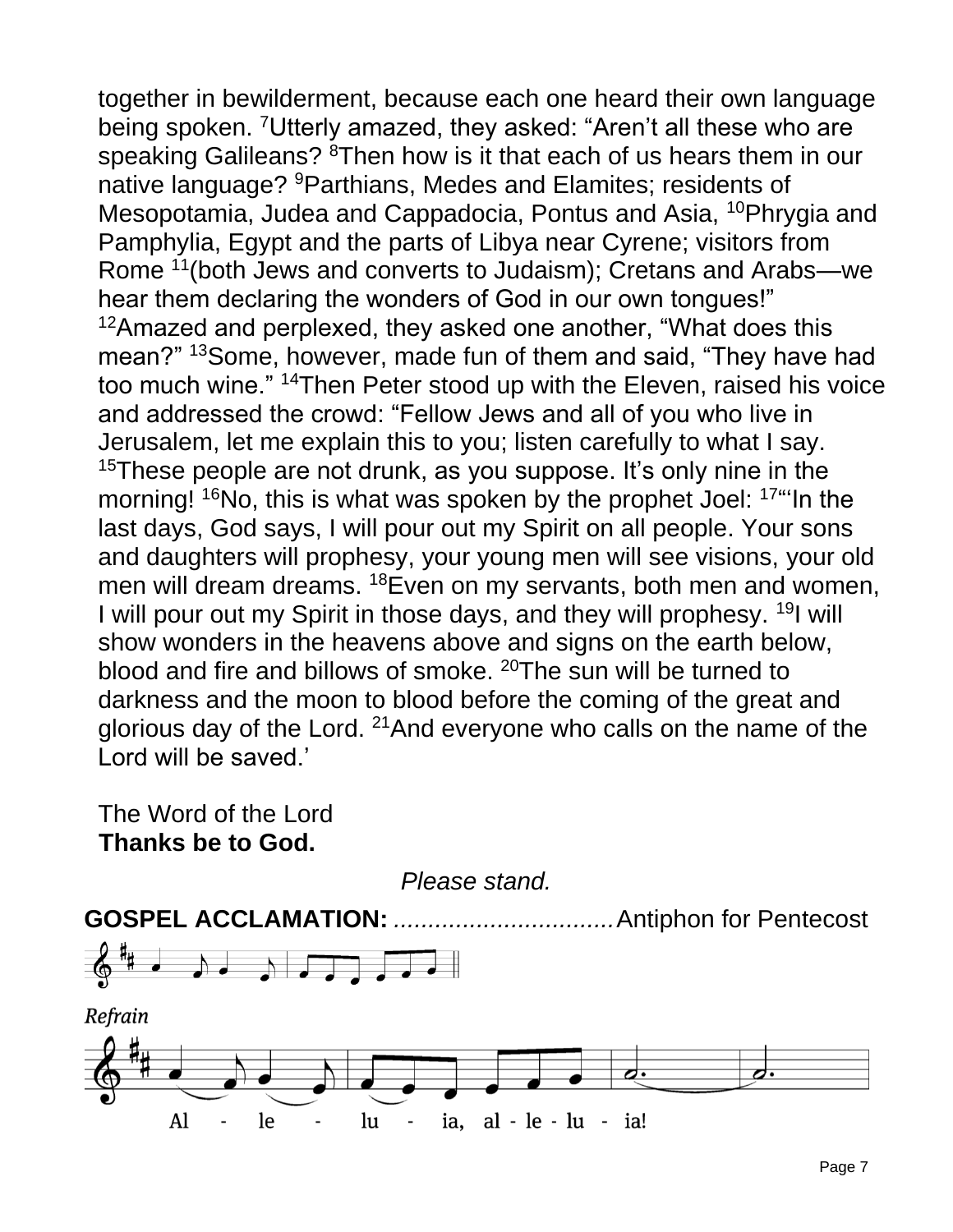

*Tune: © 2010, 2021 GFTSMUSIC Publishing Company, Inc., admin. Music Services. Used by permission: OneLicense no. 705990*

**GOSPEL: Jesus gives us peace through God's Word.** John 14:23-27 <sup>23</sup> Jesus replied, "Anyone who loves me will obey my teaching. My Father will love them, and we will come to them and make our home with them. <sup>24</sup>Anyone who does not love me will not obey my teaching. These words you hear are not my own; they belong to the Father who sent me.  $25^{\circ}$ All this I have spoken while still with you.  $26$ But the Advocate, the Holy Spirit, whom the Father will send in my name, will teach you all things and will remind you of everything I have said to you.  $27$  Peace I leave with you; my peace I give you. I do not give to you as the world gives. Do not let your hearts be troubled and do not be afraid.

The Gospel of the Lord **Praise be to you, O Christ!**

*Please be seated.*

**HYMN OF THE DAY:** #585 – Come, Holy Ghost, God and Lord

**Come, Holy Ghost, God and Lord! May all your graces be outpoured on each believer's mind and heart; your fervent love to them impart.**

**Lord, by the brightness of your light you gather and in faith unite your Church from ev'ry land and tongue:**

**this to your praise, O Lord our God, be sung. Alleluia, alleluia!**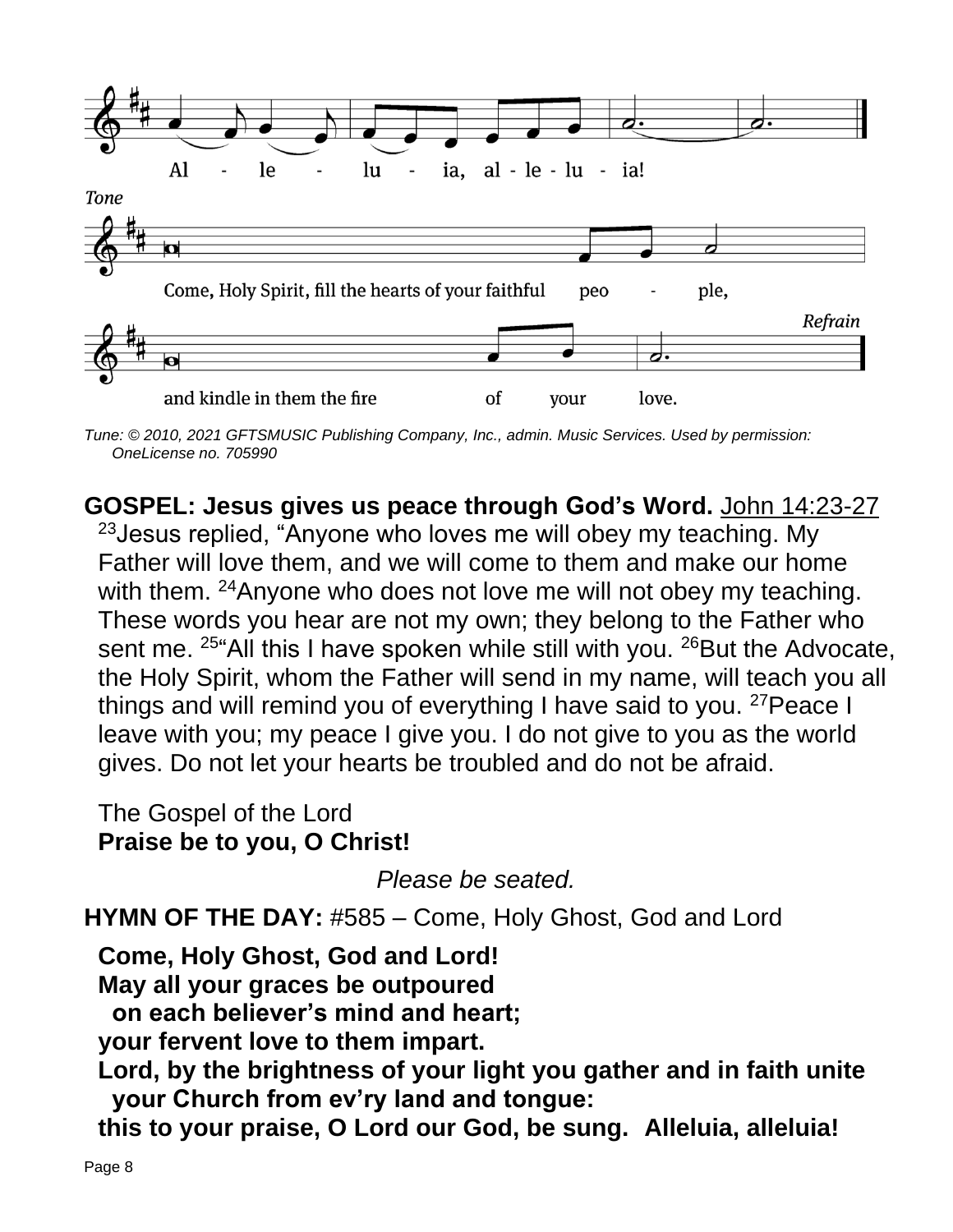**Come, holy Light, guide divine,**

**and cause the Word of life to shine.**

**Teach us to know our God aright**

**and call him Father with delight.**

**From ev'ry error keep us free;**

**let none but Christ our master be that we in living faith abide, In him, our Lord, with all our might confide. Alleluia, alleluia!**

**Come, holy Fire, comfort true, grant us the will your work to do And in your service to abide; let trials turn us not aside.**

**Lord, by your pow'r prepare each heart,**

**And to our weakness strength impart**

**That bravely here we may contend,**

**Through life and death to you, our Lord, ascend. Alleluia, alleluia!**

*Text: © 1941 Concordia Publishing House. Used by permission: OneLicense no. 705990*

# **SERMON:** ........................................................................ John 14:23-27

# *THE VICTORIOUS CHRIST HAS SENT AN ADVOCATE*

1. To share \_\_\_\_\_\_\_\_\_\_\_\_\_\_\_\_\_\_\_\_\_\_\_\_\_\_\_\_\_\_\_\_\_\_\_\_\_\_.

2. To bring \_\_\_\_\_\_\_\_\_\_\_\_\_\_\_\_\_\_\_\_\_\_\_\_\_\_\_\_\_\_\_\_.

*Please stand.*

# **NICENE CREED:**

**We believe in one God, the Father, the Almighty, maker of heaven and earth, of all that is, seen and unseen.**

**We believe in one Lord, Jesus Christ, the only Son of God, eternally begotten of the Father, God from God, Light from Light, true God from true God, begotten, not made, of one being with the Father. Through him all things were made. For us and for our salvation, he came down from heaven, was incarnate of the Holy Spirit and the virgin Mary, and became truly human. For our sake he was crucified under Pontius Pilate. He suffered death and was buried. On the third day he rose again in accordance with the Scriptures. He ascended into heaven and is seated at the right hand of the Father. He will come again in glory to judge the living and the dead, and his kingdom will have no end.**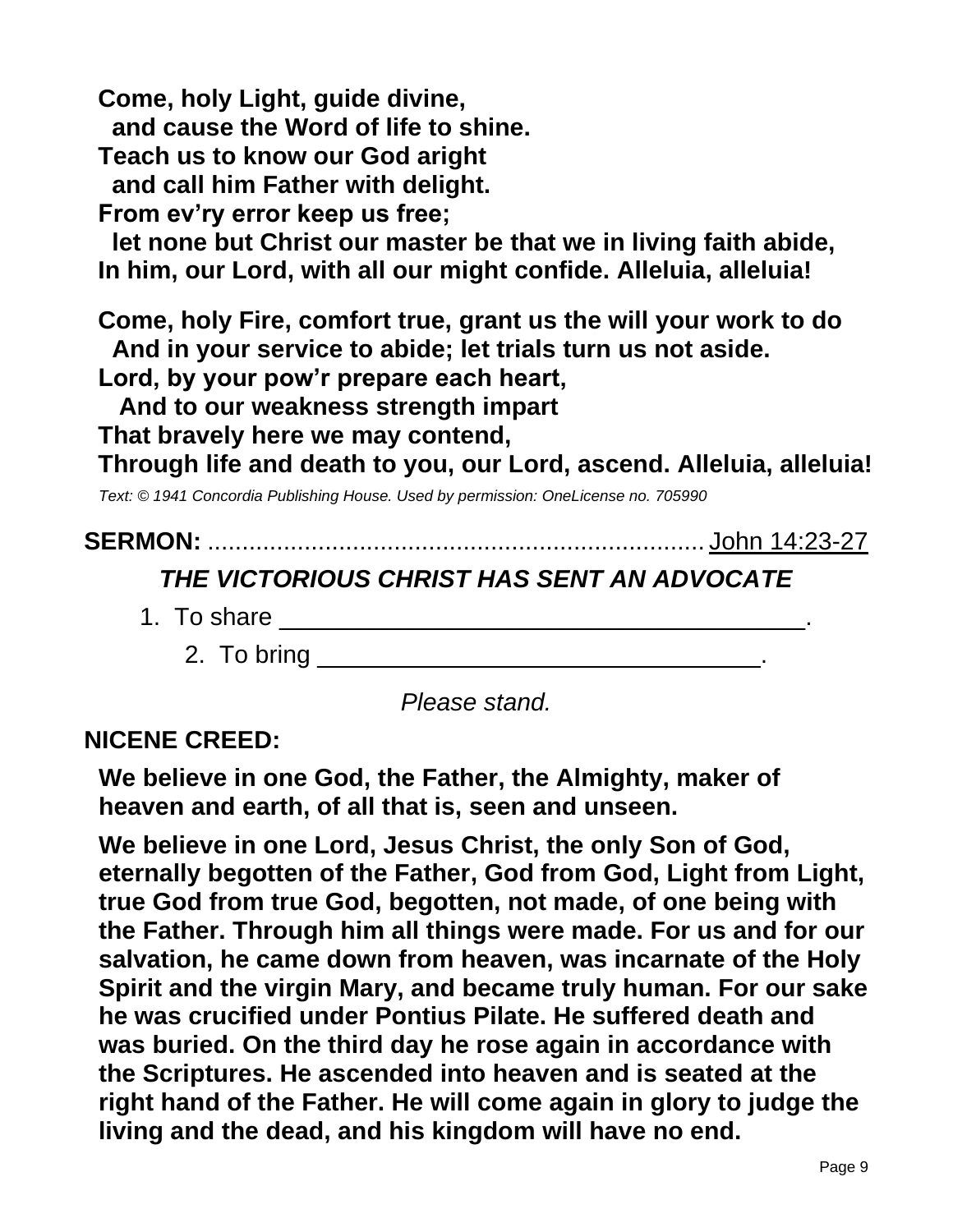**We believe in the Holy Spirit, the Lord, the giver of life, who proceeds from the Father and the Son, who in unity with the Father and the Son is worshiped and glorified, who has spoken through the prophets.**

**We believe in one holy Christian and apostolic Church.**

**We acknowledge one baptism for the forgiveness of sins.**

**We look for the resurrection of the dead and the life of the world to come. Amen.**

*Please be seated.*

# **PRAYER OF THE CHURCH**

### OFFERINGS OF LOVE TO OUR LORD

*Please fill out the "Welcome to Grace" register in your pew at this time! Please remember to mark if you are communing.*

**PREFACE:**.................................................................................... p. 199

*Please stand.*

The Lord be with you. **And also with you.**

Lift up your hearts. **We lift them up to the Lord.**

Let us give thanks to the Lord our God.

# **It is right to give him thanks and praise.**

It is truly good and right that we should at all times and in all places give you thanks, O Lord, holy Father, almighty and everlasting God, through Jesus Christ our Lord, who on this day kept his promise and poured out the Holy Spirit to empower his Church to proclaim the gospel in all the world. Therefore, with all the saints on earth and hosts of heaven, we praise your holy name and join their glorious song:

**HOLY, HOLY, HOLY:** ................................................................... p. 200 $6$ <sup>#</sup> d d d d  $\sqrt{2}$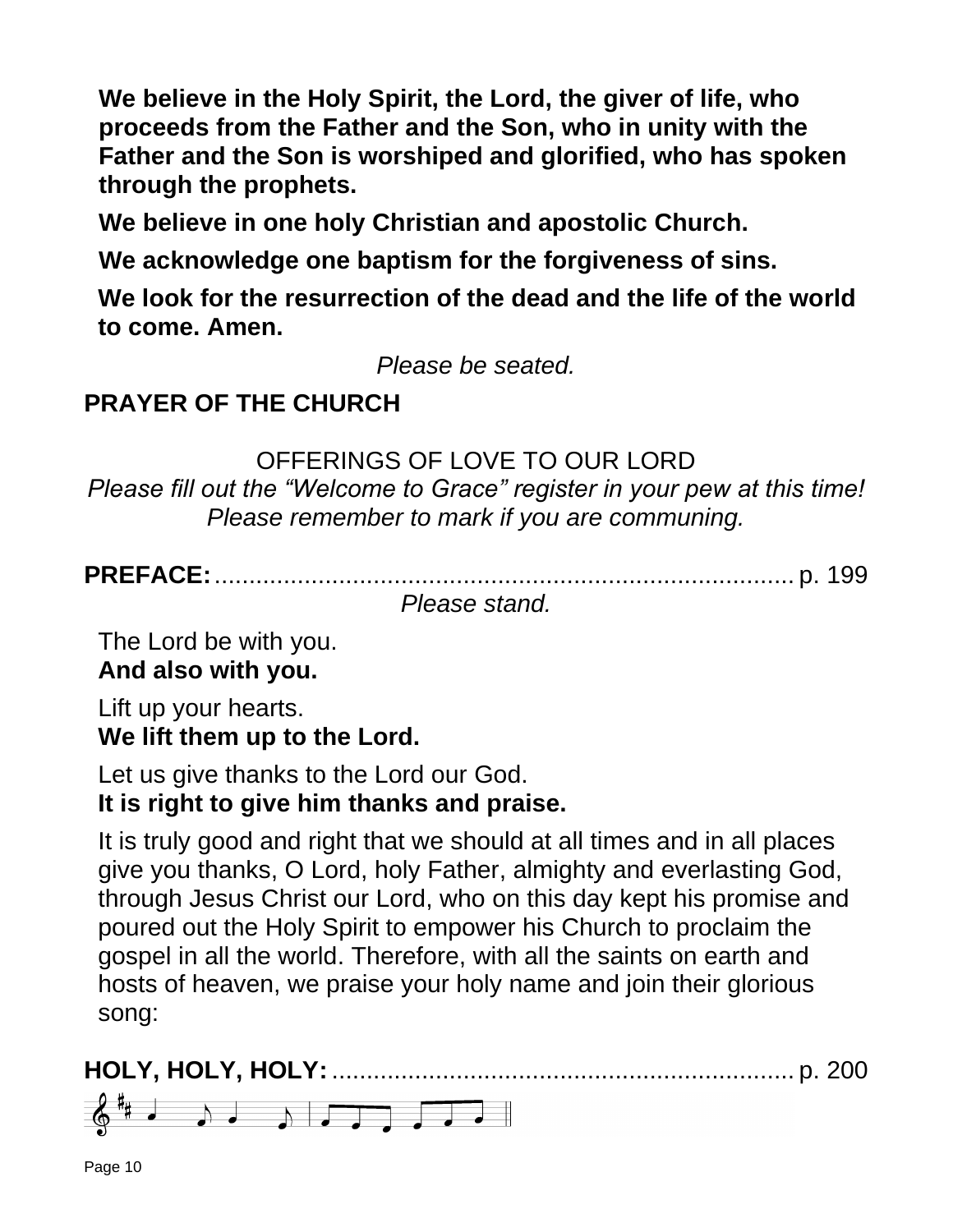

*Tune: David Kauffman; William Gokelman. Tune: © 2010 GFTSMUSIC Publishing Company, Inc., admin. Music Services. Used by permission: OneLicense no. 705990*

# **PRAYER OF THANKSGIVING:** ................................................... p. 201

Blessed are you, Lord God, eternal King and gracious Father. In love you made us the crown of your creation. In mercy you planned our salvation. In grace you sent your Son to redeem us from sin.

We remember and give you thanks that your eternal Son, Jesus Christ, became flesh and made his dwelling among us, that he willingly placed himself under law to redeem those under law, that he humbled himself by becoming obedient to death on a cross, that he has destroyed death and has brought life and immortality to light through the gospel.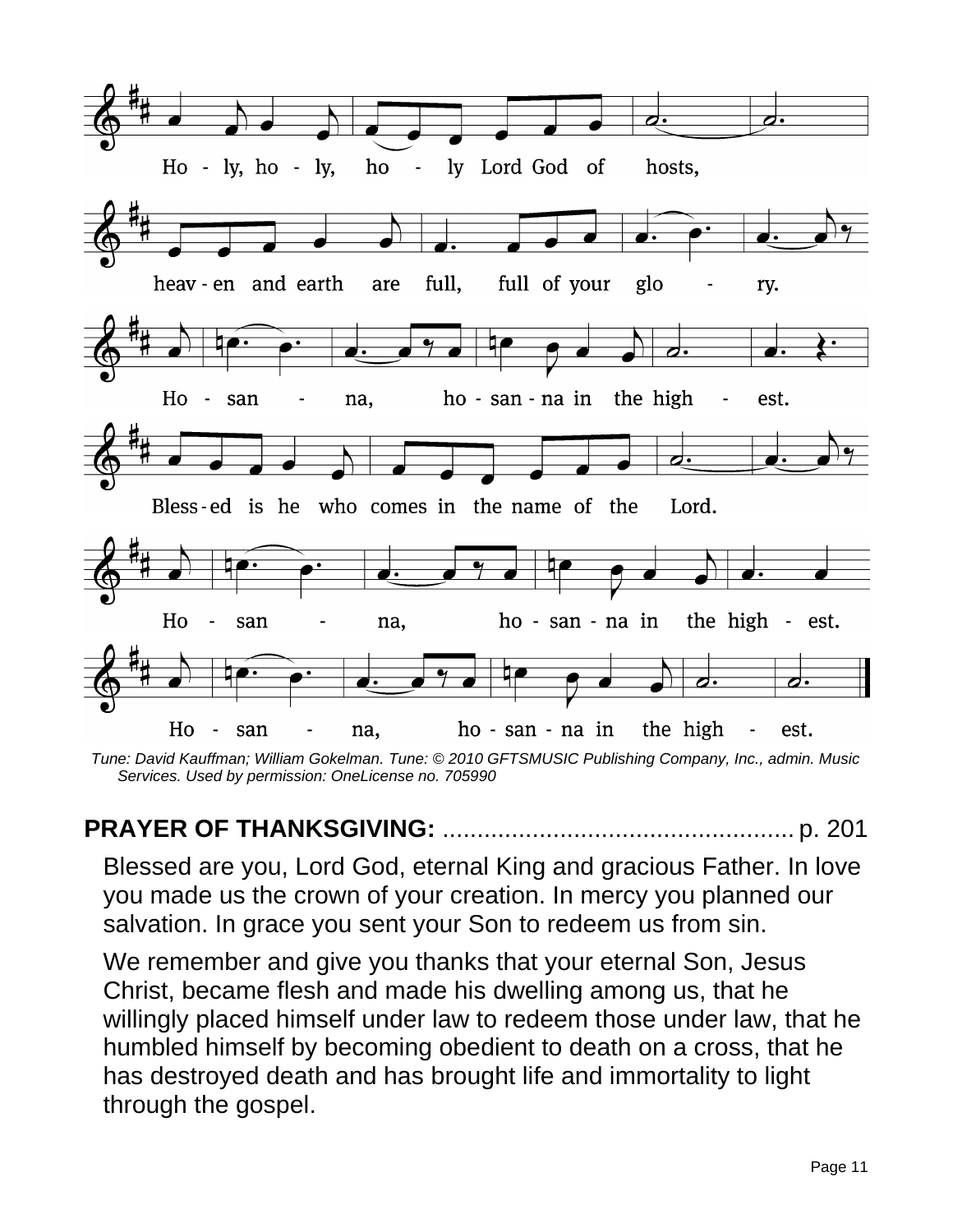Bless us as we receive your Son's body and blood in this Sacrament. Forgive our sins, increase our faith, strengthen our fellowship, and deepen our longing for the day when Christ will welcome us to his eternal feast. Praise and thanks and honor and glory be to you, O God our Father, and to your Son and to the Holy Spirit, one God, now and forever.

**Amen.**

# **LORD'S PRAYER:**........................................................................ p. 201

**Our Father in heaven, hallowed be your name, your kingdom come, your will be done on earth as in heaven. Give us today our daily bread. Forgive us our sins, as we forgive those who sin against us. Lead us not into temptation, but deliver us from evil. For the kingdom, the power, and the glory are yours now and forever. Amen.**

# **WORDS OF INSTITUTION**

The peace of the Lord be with you always. **Amen.**

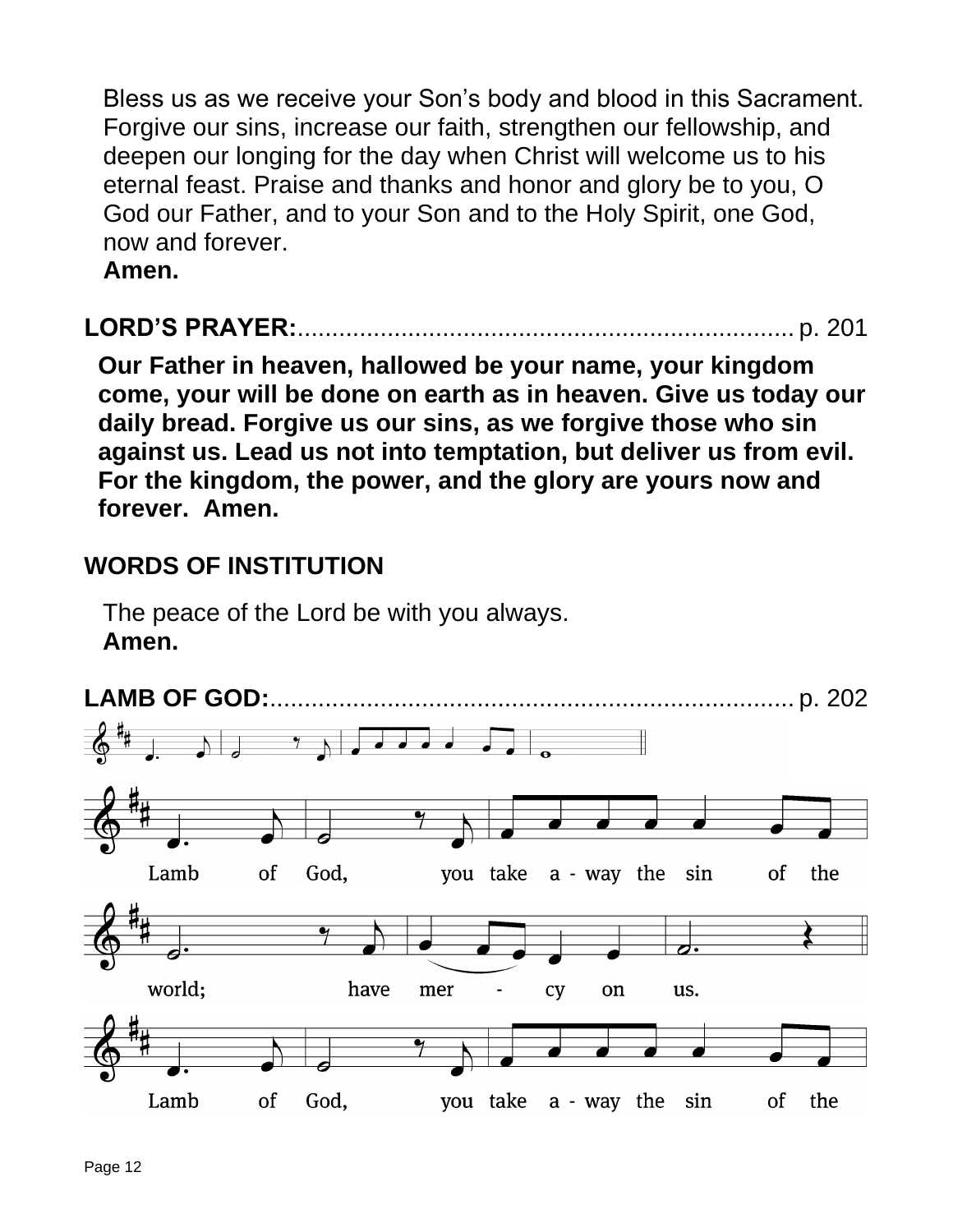

*Tune: David Kauffman; William Gokelman. Tune: © 2010 GFTSMUSIC Publishing Company, Inc., admin. Music Services. Used by permission: OneLicense no. 705990*

*Please be seated.*

In **Holy Communion** we receive the assurance of forgiveness through the body and blood of our Savior. By sharing in this Sacrament, we also express our complete agreement with one another according to the teachings of the Bible. If you have not joined our fellowship (**Wisconsin Synod**), please permit us to tell you about our Lutheran Christian faith before you partake of this Holy Supper so that you can judge for yourself whether there is complete agreement between us.

*For COMMUNION, please come at the direction of the ushers. Please receive the wafer in the palm of your hand.*

### **DISTRIBUTION HYMNS:** #479 – God's Holy Spirit Came

**God's Holy Spirit came with rushing wind and fire, Christ's presence here to comfort, bless, and to inspire. The Spirit thus began God's holy work on earth At Pentecost, a gift that gave the Church its birth.**

**God sent the Spirit forth, fulfilling prophets' word, To those who followed Jesus and who called him Lord. And as disciples met near temple courts for prayer The Spirit blew and rested on those gathered there.**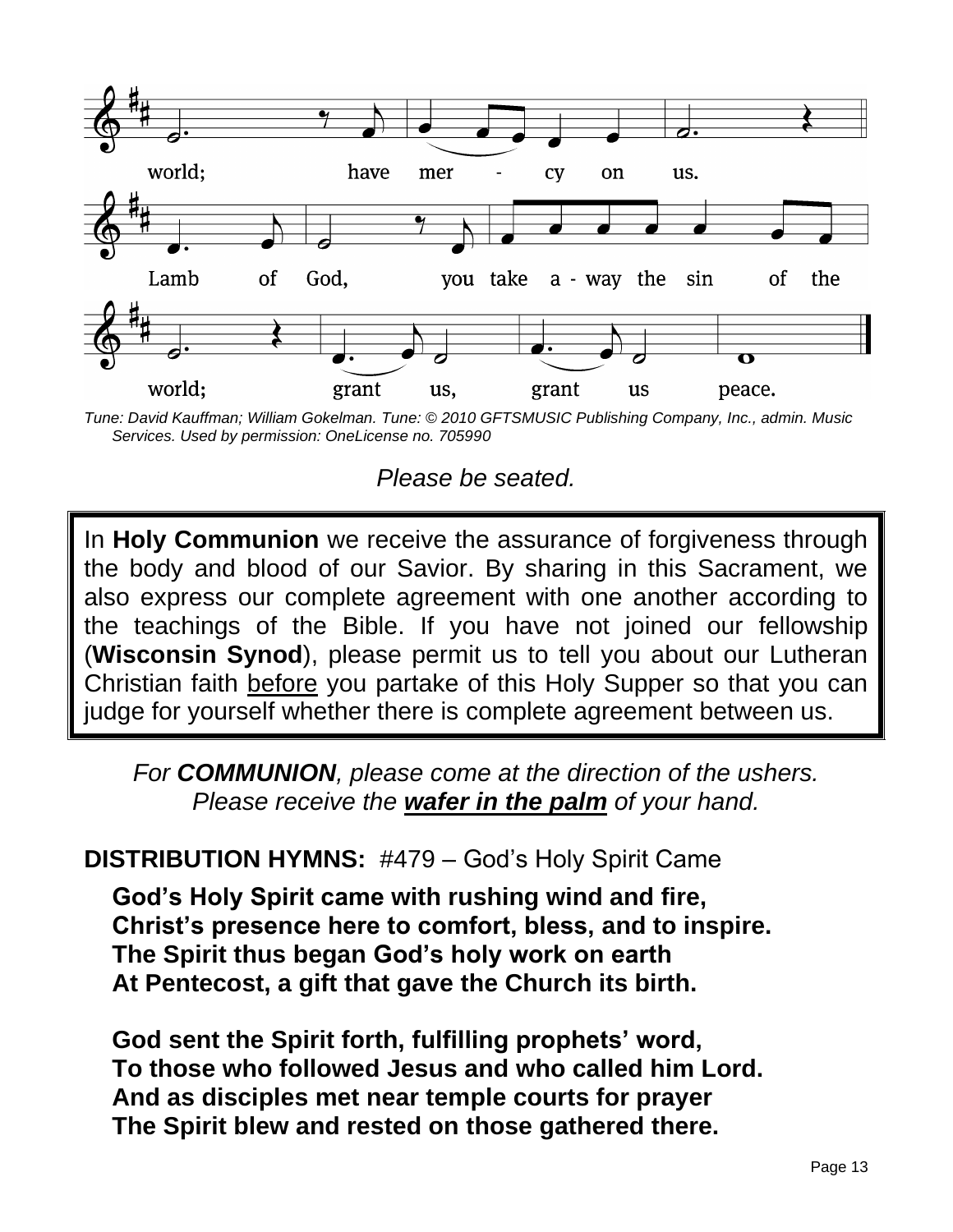**God's Spirit filled each one, as Jesus had foretold. In many tongues they spoke God's Word, renewed and bold. "Repent and be baptized," preached Peter in that hour, And thousands came believing by the Spirit's pow'r.**

**God's Church alive today continues to proclaim Salvation by the Spirit's pow'r in Jesus' name. Let all believers now their tongues and lives employ. Praise Father, Son, and Holy Ghost, our highest joy**

*Text: © 2005 Hope Publishing Co. Used by permission: OneLicense no. 705990*

*Please stand.*

Give thanks to the Lord, for he is good; **his mercy endures forever.**

Whenever we eat this bread and drink this cup, **we proclaim the Lord's death until he comes.**

O God the Father, source of all goodness, in your loving-kindness you sent your Son to share our humanity. We thank you that through him you have given us pardon and peace in this Sacrament. We also pray that you will not forsake us but will rule our hearts and minds by your Holy Spirit so that we willingly serve you day after day; through Jesus Christ our Lord, who lives and reigns with you and the Holy Spirit, one God, now and forever.

**Amen.**

# **BLESSING:**

**Amen.**

*Please be seated.*

**CLOSING HYMN:** #593 – Holy Spirit, Light Divine

**Holy Spirit, light divine, shine upon this heart of mine; chase the gloom of night away, turn the darkness into day.**

**Holy Spirit, love divine, cleanse this guilty heart of mine; in your mercy pity me, from sin's bondage set me free.**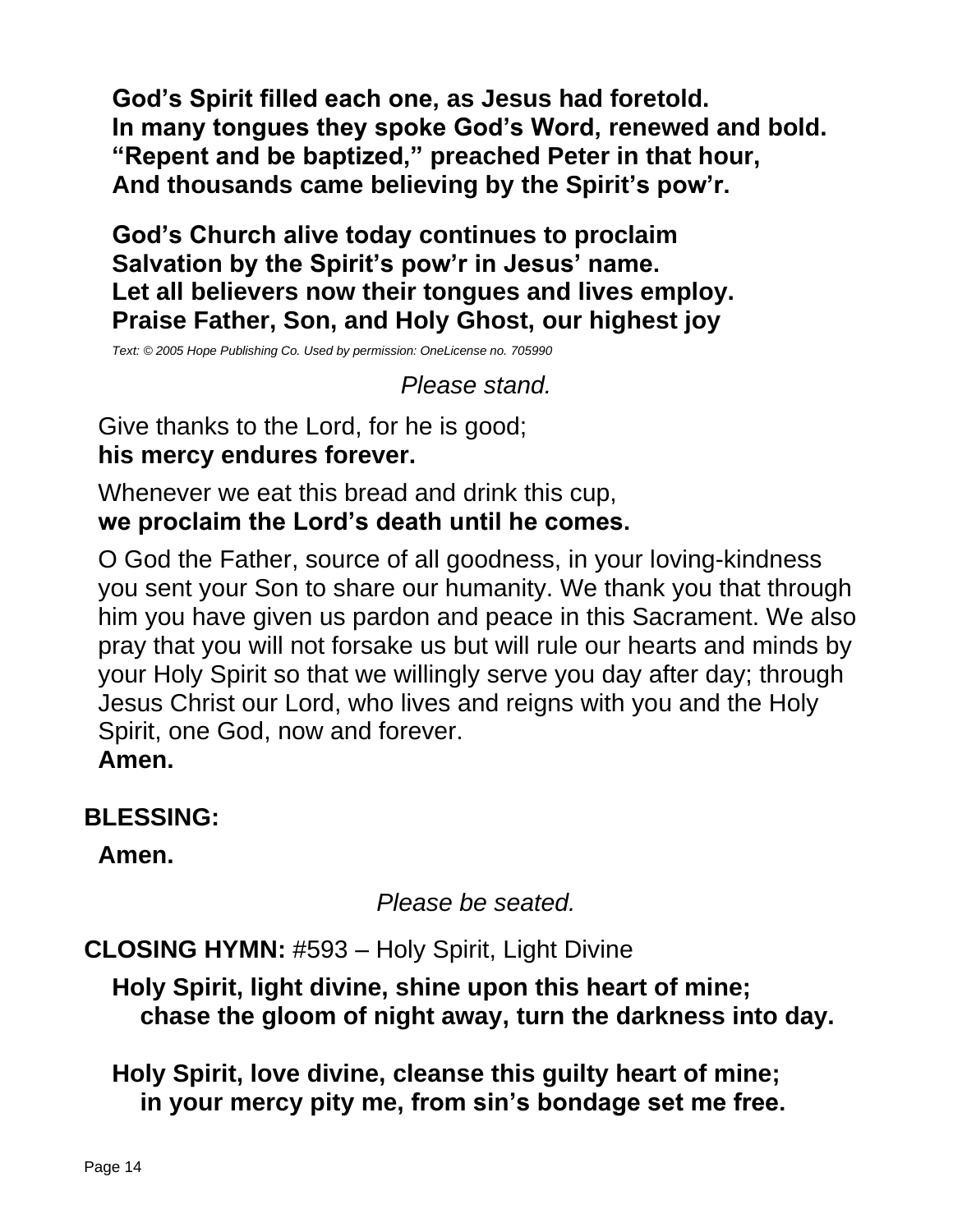# **Holy Spirit, joy divine, cheer this saddened heart of mine; fill me with your heav'nly peace, let it grow and still increase.**

#### **Holy Spirit, pow'r divine, dwell within this heart of mine; cast down ev'ry idol throne, reign supreme and reign alone.**

## **Holy Spirit, fill my heart, cleanse my life in ev'ry part; your own temple I would be now and for eternity.**

*Text: Public domain*

*Setting Three from Christian Worship. Unless otherwise indicated, Scripture quotations are from The Holy Bible, New International Version®, NIV®. Copyright © 1973, 1978, 1984, 2011 by Biblica, Inc.TM Used by permission of Zondervan. All rights reserved worldwide. Software distributed in partnership with Northwestern Publishing House. Created by Christian Worship: Service Builder © 2022 Concordia Publishing House.*

#### රා මේ කාර්ය කාර්ය කාර්ය කාර්ය කාර්ය කාර්ය කාර්ය

Worship attendance: 8:00 AM – 112; 10:30 AM – 173 Sunday School attendance: Hall: 84; Children – 15 Senior ushers – 8:00 AM: Nicholas Lincoln & Jon Floerke 10:30 AM: Dean Rovey & Scott Gillespie

Organist: Michael Wilde

# **HOSPITALIZED OR RECUPERATING AT HOME:**

Adrienne Siffring – (Fairmont Village)

Sandra Lorenz – (Home)

### **THIS WEEK AT GRACE:**

- SUN **COMMUNION Worship, 8:00 & 10:30 AM;** Bible Class & Sunday School, 9:30 AM
- MON VBS, 9:00 AM Noon
- TUE VBS, 9:00 AM Noon
- WED VBS, 9:00 AM Noon
- THU VBS, 9:00 AM Noon; Newsletter articles & Council reports due
- FRI VBS, 9:00 AM Noon
- SUN **Worship, 8:00 & 10:30 AM (***VBS***);** Bible Class & Sunday School, 9:30 AM

### **OTHER ANNOUNCEMENTS:**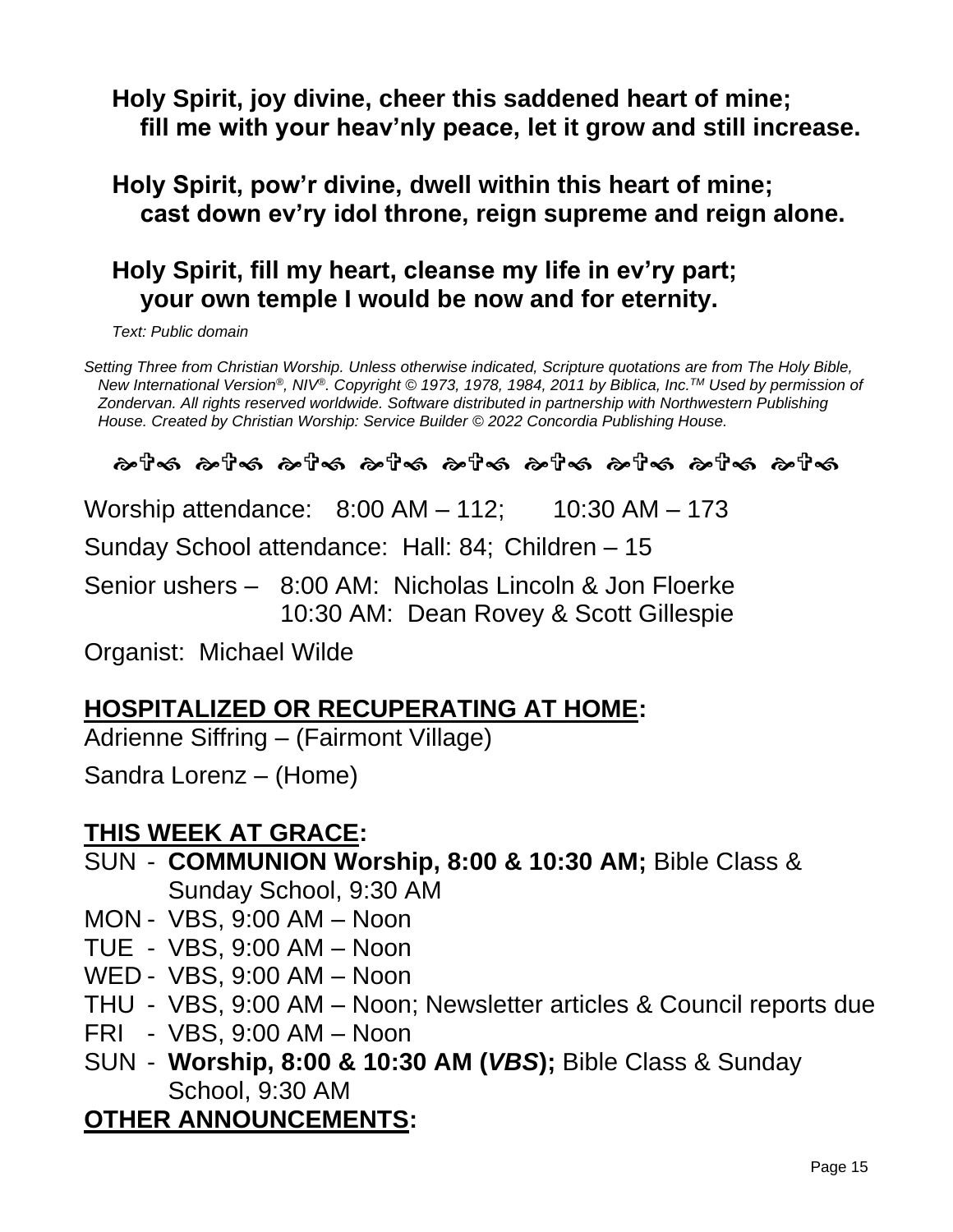- 1. *Forward in Christ* and June Bible-reading & activity calendars are in the Narthex and south entrance to the church.
- 2. Thank you to the crew that cleaned the church last week. The cleaning crew for June  $11<sup>th</sup>$  will be captained by Stan & Kathy Gotschall with Maegan Kitzmann; Steve Pieper; Don Wert; Kim Buchholz; and Ken & Tim Bottcher.

#### $(98 + 80)$

**MEMORIAL GARDEN & COLUMBARIUM DEDICATION…**The Memorial Garden and Columbarium will be dedicated **TODAY**, June 5<sup>th</sup> between the 8:00 service and Bible class. There will be a short ceremony in the Memorial Garden to dedicate it and the Columbarium to our Lord and his people.

#### ๛๚ิ∞

**GOOD SHEPHERD BIBLE CAMP** is July 10-16. This camp is for those entering 4<sup>th</sup> through 10<sup>th</sup> grades. Older students and adults may serve as camp leaders. GSBC is located in Southern California. Visit [www.goodshepherdbiblecamp.com.](http://www.goodshepherdbiblecamp.com/) You may also pick up a flier in the narthex. If you need or can offer a ride for campers, that information can be shared through Alice Thiesfeldt in our school office.

#### ๛๚ิ∞

**ABC @ DENNY'S…**The Adult Breakfast and Coffee group will meet at Denny's, 5161 W Thunderbird Road on Wednesday, June 22<sup>nd</sup> at 8:30 AM. Please sign the sheet in the narthex so that adequate seating can be arranged.

#### ஃிஃ

**COOKIE DONATIONS…**More cookies are needed for Sunday morning Fellowship Time. Please bring any donations to the kitchen and mark them 'Fellowship Time'.

#### ஒ⊤ி்கி

**BOTTLES FOR LIFE** is how we support our local Chapter of Christian Life Resources. Alpha Pregnancy Center has provided baby bottles that you may fill with cash, coins, or a check (**made payable to Alpha**). Baby bottles will be available in the Fellowship Hall starting on Mother's Day and will be available until Father's Day, June 19<sup>th</sup>. Please pick up a bottle and return it on or before Father's Day.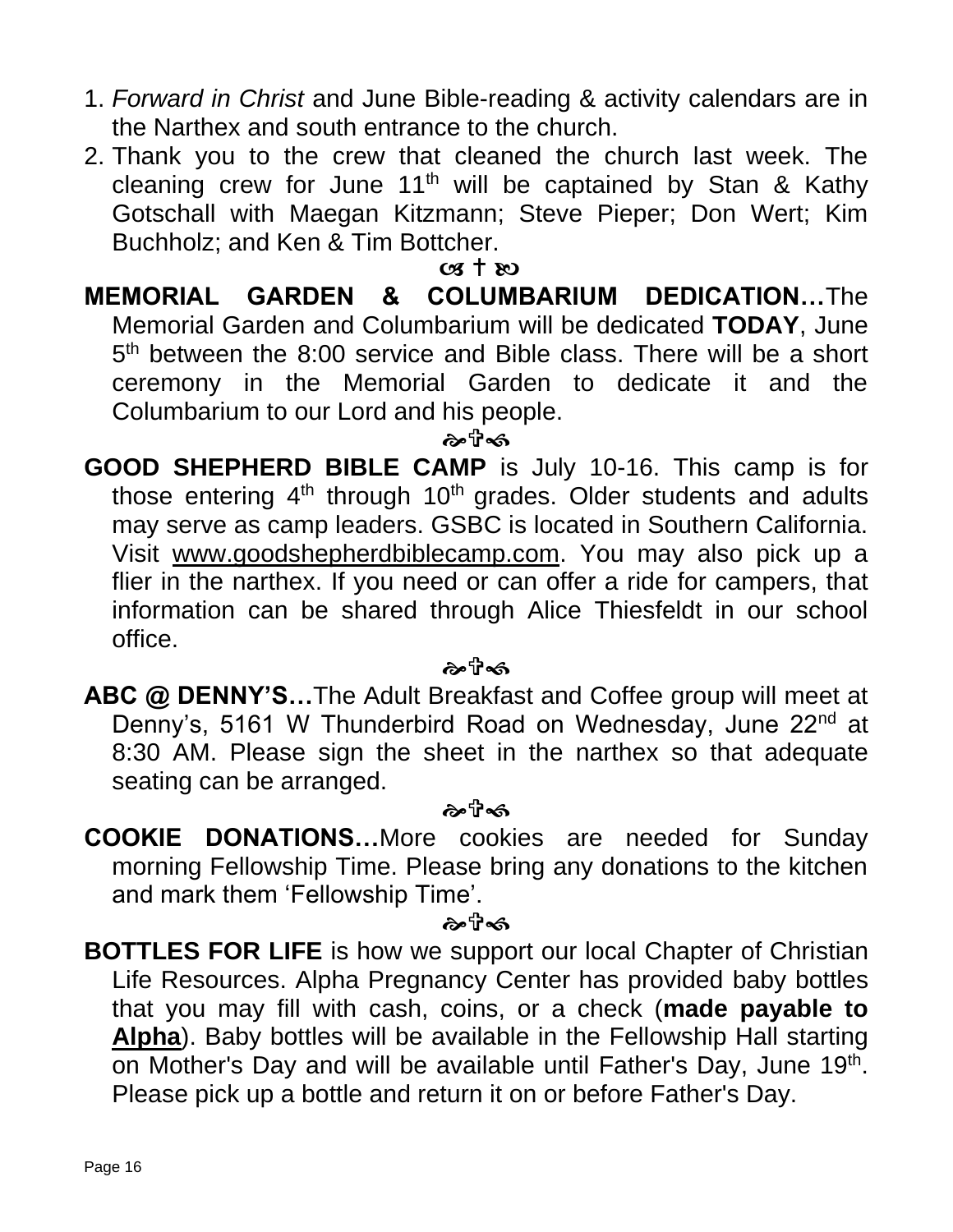**CONGREGATIONAL PARTNER GRANT PROGRAM (CPGP)…**  Martin Luther College will match contributions from a congregation up to \$1200 per student. (Abbey Mueller is currently attending MLC, and Joshua Kallies will start in the fall). Visit [www.graceglendale.org](http://www.graceglendale.org/) and click on "Donate Online" at the top of the Home Page. Enter the amount of your donation in the "Memorial Donations" as "MLC/WELS Prep/Seminary Scholarships" section and type CPGP in the box. If you participate by check, please make it payable to "Grace Ev. Lutheran Church" and write "CPGP" on the memo line. **As of 5/29/22 the total collected is \$2,002.83.** The deadline for donations is June  $26<sup>th</sup>$ , so there is still time to donate to this worthy cause.

ゐ ปี∙๑

**ALA COYOTE SUMMER CAMPS…**During the month of June, Arizona Lutheran Academy will offer a variety of camps for children entering grades 4-8. Camps include volleyball, baseball, softball, basketball, and Lego. You may Visit [alacoyotes.org/summer-camps-2022](http://alacoyotes.org/summer-camps-2022) for more information and to register.

ஃி≼ி

**LADIES AID 2022 HANDBOOKS** are available in the narthex. All Ladies Aid members are invited to take a copy. More handbooks will be printed if we run out, so if you don't get one this week, check again next week.

ক্ষটি≪

**LWMS NATIONAL CONVENTION IN ROCHESTER, NY…**The LWMS Freedom Circuit invites you to the 59<sup>th</sup> Annual LWMS Convention, which will take place in Rochester, New York, at the Riverside Convention Center, June 23-26, 2022. The convention theme is "Set Free in Christ." Visit [www.lwms.org](http://www.lwms.org/) for more information or to register online. There are also registration forms in the narthex.

ஒரிக்

**CHURCH CAMPOUT…**Mark your calendars now for a church campout which will be held from **August 5th - 7 th** at **Canyon Point Campground on the Mogollon Rim**. You will be treated to good food, good fellowship, and cool(er) weather. Watch for more details in early summer! If you have questions, see Chris Kallies.